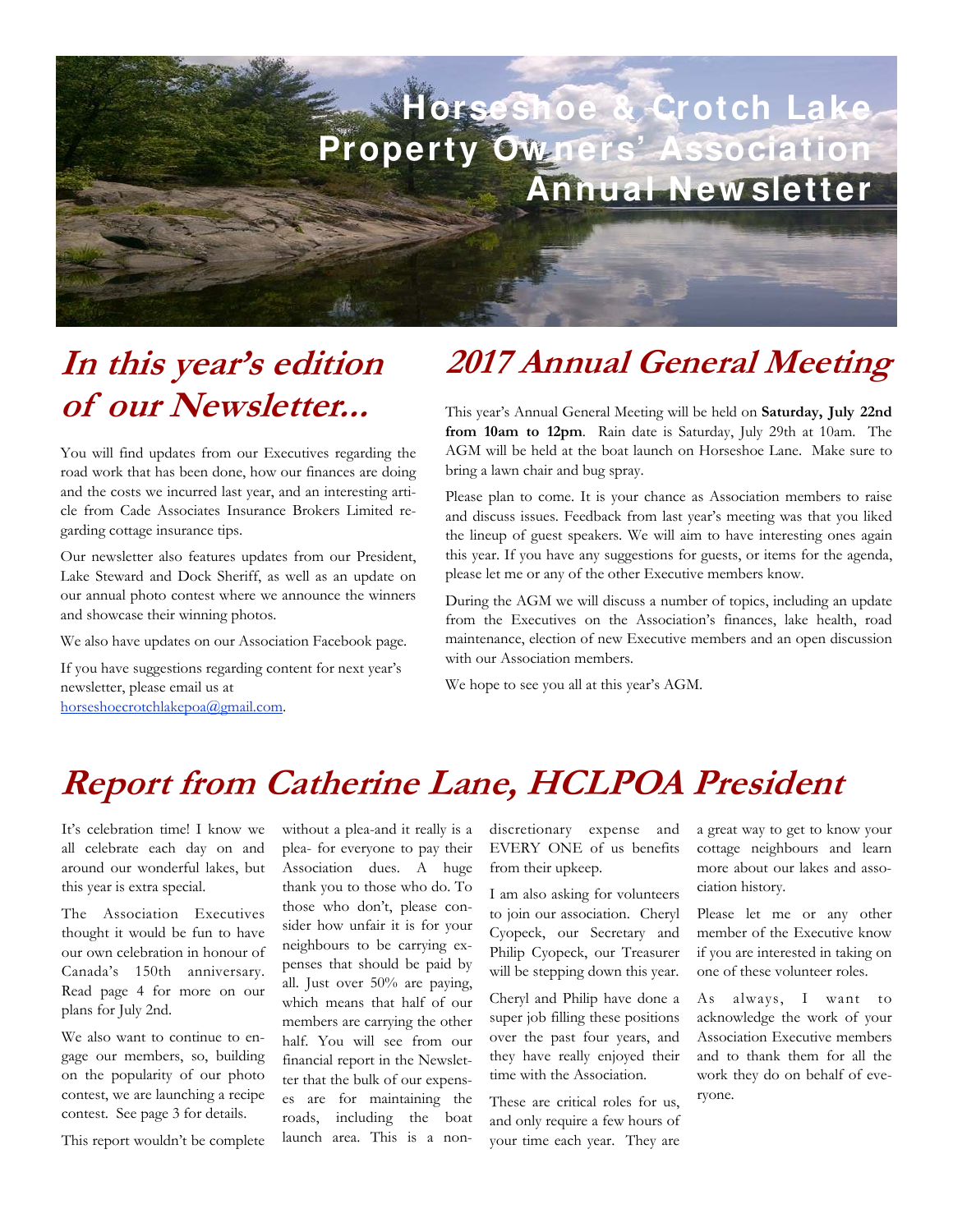# **Photo Contest Winners**

#### **By Cheryl Cyopeck**

We held our second annual Horseshoe & Crotch Lake photo contest last year! From stunning lake views to colourful sunsets, we are surrounded by nature at the cottage & sometimes we are lucky enough to capture this beauty by camera.

We are excited to report that we received three times the number of photo contest entries as our first year. There was such a high number of submissions, it took our Executives several rounds of voting to narrow down our finalists and finally select the overall winners.

The first place winner for best photo is Miriam Murphy-Accardo (shown below). Miriam's photo of the translucent bonfire was stunning.

Coming in at a close second is Shelley Lynn Passfield (shown on the right). Shelley Lynn captured a beautiful pink & purple sun-





set on the water.

In third place is Catherine Lane's serene photo of a child and dog relaxing and enjoying the lake view from the dock on Crotch Lake (found on page 4).

In fourth place is Joan Vallely with her photo of Horseshoe Lake thawing on Easter 2016 (pictured on the top right of page 5).

Tied for fifth place are Denyse Denny & Shelley Lynn Passfield. Denyse's photo captures a raccoon swimming across Crotch Lake (found on the bottom of page 5). We are still wondering if he made it to the other side. Shelley spotted a fox while out for a walk on Crotch Lake Trail (found in the middle of page 5). It looks like the fox might be interested in buying some real estate in the area.

Congratulations to all of our winners, and to all contest participants! We had so many great photo submissions, that we have included as many as we could throughout our newsletter.

Thank you to all of our contest participants.

### **Cottage Insurance Tips from Cade Insurance**

No two cottage insurance policies will be exactly alike, but the following are some important considerations for you to review to make sure that your cottage and your family are properly protected, courtesy of Cade Associates Insurance Brokers Limited.

#### **Rebuilding Values**

The purpose of an insurance policy is to repair or rebuild your cottage in the event of a loss. The limit of insurance shown on your policy should reflect the cost to completely rebuild your cottage following a total loss.

While many of us made additions and changes ourselves to our cottage, when rebuilding after a loss your Insurer must make use of local contractors to complete the work. In most cases, policies will provide a 'replacement cost' coverage, which commits the Insurer to rebuild the cottage with materials of a like kind and quality, and without deduction for depreciation.

Cottages accessed only by water face even higher costs of construction when factoring in the rental of barges and specialized equipment. Considering these expenses, a sufficient limit of insurance is critical. To ensure your policy provides sufficient coverage, cottagers are encouraged to obtain a rough estimate from a local contractor of the cost to rebuild their own cottage. Market

valuations, such as real estate estimates or tax evaluations are not reflective of rebuilding values.

#### **Coverages**

Not all cottage insurance policies are created equal. There is a wide range of products in the industry from very limited coverage to very broad coverage. When a policy provides "All Risk" coverage, it is very broad, limited only by the specific exclusions within the wordings.

By contrast, "Named Perils" coverage specifically lists those perils against which the policy provides protection. All policy holders should take time to read through their policy to ensure they understand the coverages provided.

In particular, cottagers should look for policies that provide coverage from perils such as: Falling trees and other objects; Vandalism & malicious acts; Theft; Building collapse; and Damage caused by bears, in addition to those more common perils, such as: Fire; Lightning; and Smoke.

#### **Liability**

Liability insurance responds to claims of bodily injury or property damage suffered by third parties arising from your personal actions or the ownership and use of your property.

(Continued on page 6—see "Cottage Insurance Tips")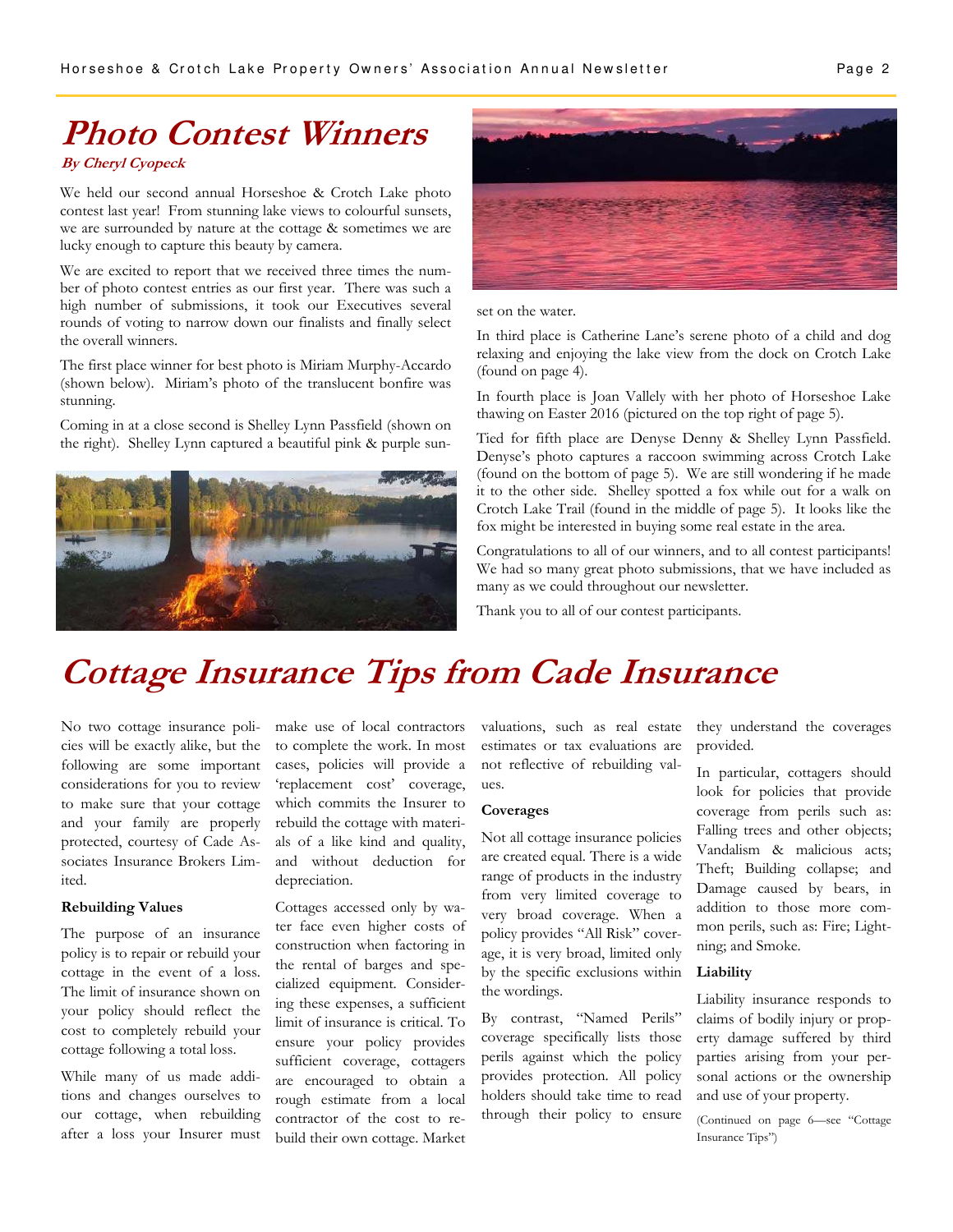### **Calling All Cottage Cooks! By Catherine Lane**

Our photo contest was so popular last year we are instituting a recipe contest this year for Association members.

We are looking for cooks of all ages and skills levels to share their favourite cottage recipes.

Recipes can be posted on the Association's Facebook page.

We are accepting entries in four categories:

Appetizers/soups, main course, dessert and vegetarian.

One entry per category per person please. No exotic ingredients or complicated recipes please-we want to keep it simple at the cottage! Let's face it, ingredients can be sparse up here.

Winners to be announced in next year's Newsletter, with accompanying recipes.

To get your juices flowing, here is a recipe, thanks to a cottager friend from another lake!

#### **Guiseppe's Yummy Chicken, Serves 8**

1250 grams boneless chicken thighs 1 tsp salt  $\frac{1}{4}$  tsp pepper 1 Tbsp butter 250ml black olives sliced/ pitted 250ml chopped sundried tomatoes in oil Dressing: 8 Tbsp balsamic vinegar 4 Tbsp honey 4 Tbsp oil 2 minced garlic cloves

### 600ml arugula

Topping:

300ml coarsely grated parmesan cheese

Preheat oven to 375 degrees, salt and pepper chicken, sauté in butter till lightly browned. Place in 13 x 9in. greased pan and bake for 30 minutes. Remove from oven, add olives and tomatoes. Bake another 10 minutes. Whisk together vinegar, honey, oil and garlic. Add arugula and cheese, pour over dressing. Can be served with oven-roasted veggies (squash, purple onion, potatoes and asparagus).

# **Financial Report from Philip Cyopeck**

Thank you to all members who paid your annual dues, your assistance during 2016 was very much appreciated. Our Executive continues to utilize different methods to promote and encourage more members to pay their association dues in order to cover our operating expenses. Unfortunately some members still do not remit annual payments.

Our association provides a number of value added services at a very low annual cost. Please find below a brief summary of the services provided for the low annual cost:

- Road maintenance and repair
- Liability insurance
- Property taxes for the boat launch
- Usage of the private boat launch
- FOCA membership and access to member discounts
- BBQ and AGM
- Association Facebook page and related updates
- Annual Association newsletter

Our most significant expenses in 2016 were liability insurance, road maintenance (including road signs), and property tax for the private boat launch.

Our Executive decided to reduce our operating expenses for 2016 in preparation for the boat launch acquisition once the not-forprofit legislation has been proclaimed. We did this by cutting back on our road maintenance.

Here is a breakdown of the 2016 Expenses:

#### **2016 Financial Statement**

| <b>2016 INCOME</b>          |            |
|-----------------------------|------------|
| 2016 Invoiced               | \$11,550   |
| Less unpaid invoices        | ( \$3,560  |
| Net Income                  | \$7,990    |
|                             |            |
| <b>2016 EXPENSES</b>        |            |
| <b>Property Tax</b>         | \$913.03   |
| FOCA Membership             | \$472.75   |
| Liability Insurance         | \$1,431.00 |
| Office supplies             | \$389.82   |
| Roads (Includes road signs) | \$1,173.67 |
| BBQ & AGM                   | \$108.41   |
| Trappers Council            | \$350.00   |
| Total Expenses              | \$4,838.68 |

| 2016 YEAR END | \$3.151.32 |
|---------------|------------|
|---------------|------------|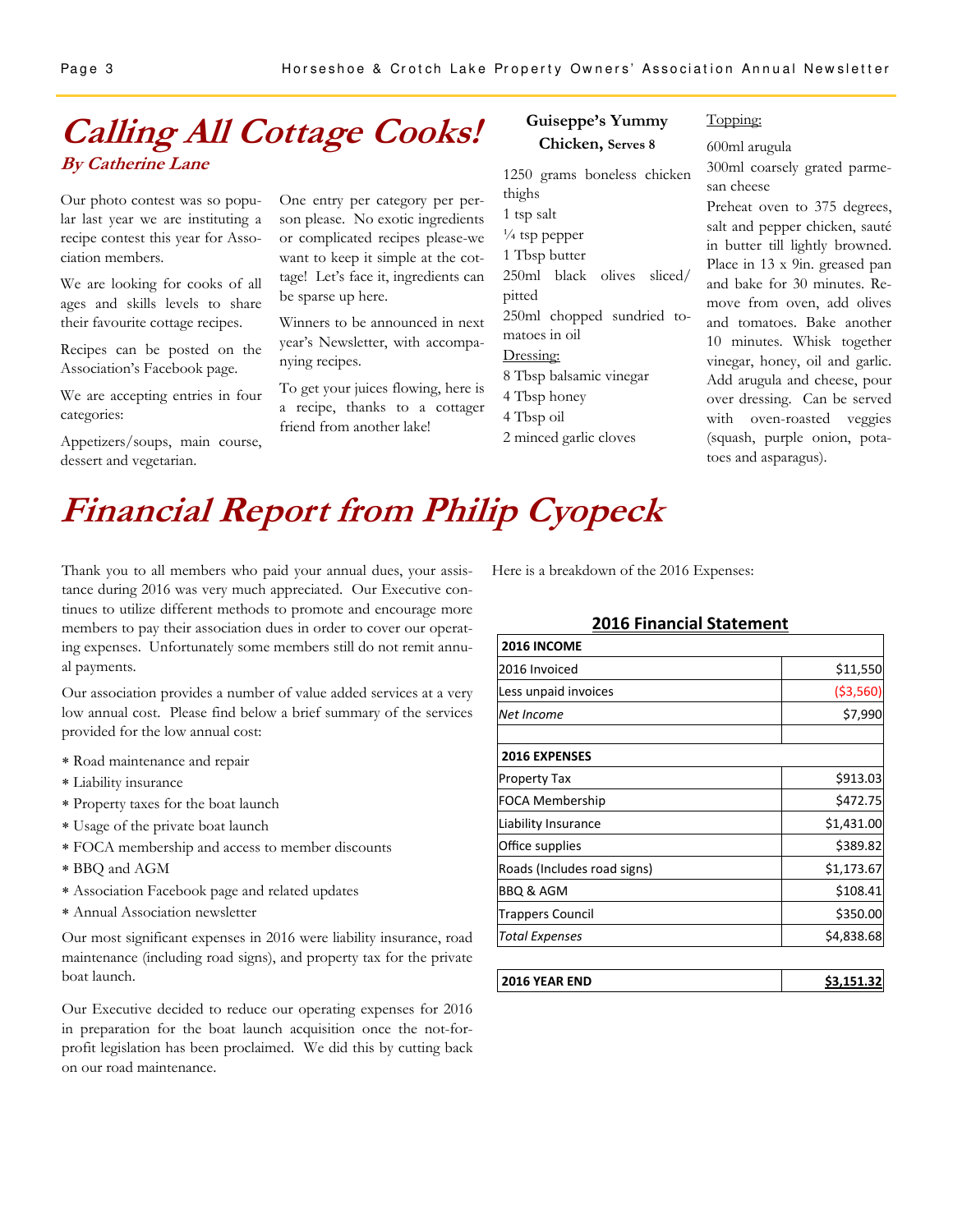### **Celebrating Canada's 150th birthday in style! By Neil Maxwell**

The Horseshoe and Crotch Lake Property Owners Association invites members to join our Canada 150 Regatta on Sunday July 2nd at 11am (rain or shine).

The flotilla will begin at the Association boat launch on Horseshoe Lane. We will tour the two lakes and return to the boat launch for a BBQ and refreshments.

Anything that floats and can take part in the tour. We are encouraging members to decorate their watercrafts with Canadian flags

**Please inform us of any changes to your home mailing address, phone number & email address, along with any corrections to your 911 number & cottage address so we can update our files.** 

**Please remember that the Association has a mailbox where you can drop off your cheque payments, and save yourself a stamp. New resident addresses can also be emailed to horseshoecrotchlakepoa@gmail.com** 



and other Canadian memorabilia. The more imaginatively decorated the better!

Since we are celebrating Canada's 150th birthday, any antique or unusual boats would be especially welcome.

Don't forget life jackets and required boat safety equipment. We want to keep everyone safe!

The speed will be leisurely so that paddlers can keep up.

If you are boatless, come anyway and we'll find you a ride.

For property owners unable to attend, please consider decorating your waterfront to celebrate the Regatta and Canada 150.

A special highlight of the event will be as we pass under the bridge on Salmon River between the lakes. It is being newly decorated to commemorate Canada 150, as part of the Association's contribution to

its membership.

For more information, please contact Neil Maxwell at neilrjmaxwell@rogers.com.



### **Protect Against Forest Fires**

Forest fires are a fact of life in Ontario, and our members can be among those who are potentially at risk from the threat of fire.

It is important for rural and woodland residents to learn about and understand their risks, and to take proactive steps to make their families and their property safer.

Every homeowner can do something, and at different times of the year they have different opportunities to make a difference. FOCA encourages landowners to plan ahead to protect their homes from the risk of forest fires and follow safe burning guidelines for brush and campfires.

Stay alert for wildfire warnings and take action to protect yourself and your family from wildfire smoke.

#### **To Report a Wildfire:**

Central and South Ontario– call 911 or your local municipal fire department

Northeastern Ontario – Call 310- FIRE (3473)

*Content of this article was taken from the Federation of Ontario Cottagers' Associations (FOCA) website www.foca.on.ca.* 

### **Facebook Update By Cheryl Cyopeck**

Last year we created a Horseshoe & Crotch Lake Property Owners' Association Facebook page, as a way to connect with our association members.

We have seen a large number of people visit our Facebook page so far. Most visitors use our Facebook page to post photos, including submissions to our annual photo contest. Visitors also post updates on events and news taking place around our lakes.

Some post photos of their catch of the day, and others post updates on water levels, road/ice conditions.

If you have not visited our Facebook page before, what are you waiting for? This is a great way to stay connected with what is happening on our lakes, including weather updates, colourful photos, etc.

Connecting is as easy as typing "Horseshoe and Crotch Lake Property Owners Association" into the search bar on Facebook, and you've arrived!

If you like what you see, make sure to "Like" us!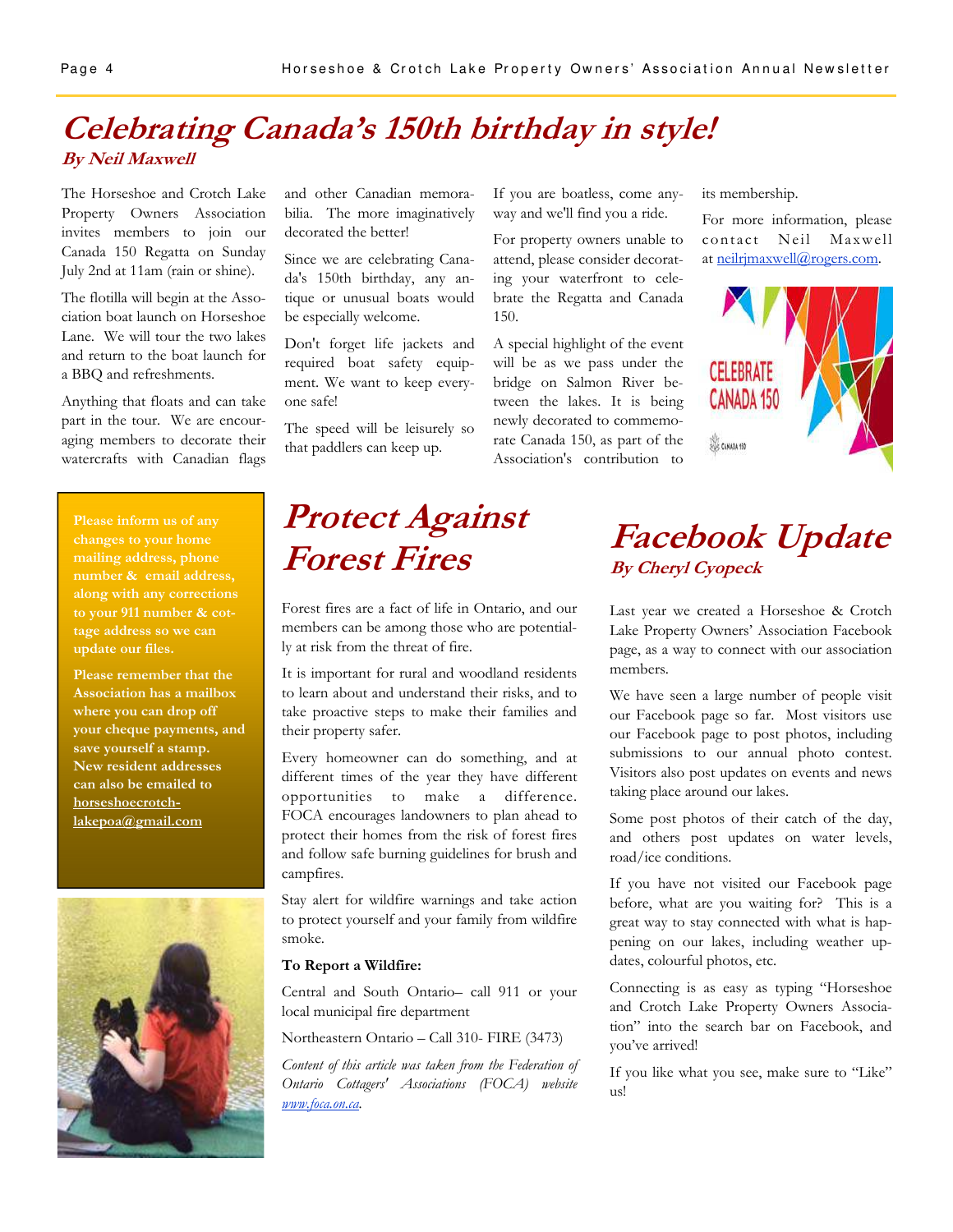### **Lake Steward Report from Dave Johnson**

The HCLPOA has been participating in the Ministry of Environment's Lake Partner Program since 2004. Our participation in this program determines the concentration of total phosphorous in the waters of Horseshoe and Crotch Lakes. This now gives us over 12 years of data to interpret trends for nutrient loading within our lakes, and by extension, the overall health of our lakes.

The program which was developed through Ontario's Ministry of Environment and Climate Change, supports lake stewardship activities and promotes education about water quality and lake health.

Analysis of water samples taken from our lakes reveal that nutrient loading within Crotch Lake has remained steady over this twelve year period, showing total phosphorous concentrations either slightly below or slightly above 10 ug/l. In Horseshoe Lake concentrations have been consistently at or below 10 ug/l. There appears to be a downward trend in total phosphorous concentrations in recent years (2013 – 2015). This speaks well of the overall health of our lakes.

If you'd like to view the test results of total phosphorous concentrations in our lakes, and perhaps compare the concentrations in other lakes across Ontario that participate in the program, or to learn how the program promotes good water quality and good lake health, please visit the web address:

http://desc.ca/programs/LPP





# **Roads Report with Tom Dewey and Bill See**

We will be grading the roads this year as usual in the spring, and again in the fall if required. We will be dressing our cottage roads with crushed gravel and/ or granite depending on availability.

A culvert off of Astor Drive has collapsed so it will be replaced this year. We have several other culverts that will need to be replaced in the future, but they should function properly for a while.

You may have noticed the old faded stop signs were replaced last year; which completed our roads signage project.

The amount of brush along our cottage roads is still a major problem. Emergency vehicles, trucks, grader, etc. have trouble travelling on some of our roads. The brush is getting so dense along some roads that these vehicles may not be able to navigate them.

We ask all members to do their part and trim the brush at the road's edge along their property.

We are still waiting for the Ontario Not for Profit Act for Corporations to be proclaimed,

to allow the Association to assume ownership of our boat launch.

We have the funds to complete the boat launch acquisition. We have been paying the property taxes for over twenty five years now and have a vested interest in the future of this property. We will provide further updates once available.

### **Boat Launch Update from Jim Mehta**

Each year we like to take the opportunity to remind members about boat launch etiquette:

\* Please use appropriate vehicles to launch and haul boats. If you don't have one, there are usually a few cottagers around with a pickup truck that wouldn't mind lending you a hand.

\* Please do not adjust the dock (in/out) to suit your needs. It will be done by authorized volunteers at the appropriate time.

\* Remember the boat launch is the only place for water-access cottagers to park and space is limited especially on long weekends. Please park your trailers and guest cars on your own property.

\* Please pick up your garbage.

The boat launch dock may need some additional cleats and a few boards replaced this year, depending on how harsh the winter weather was to the dock.